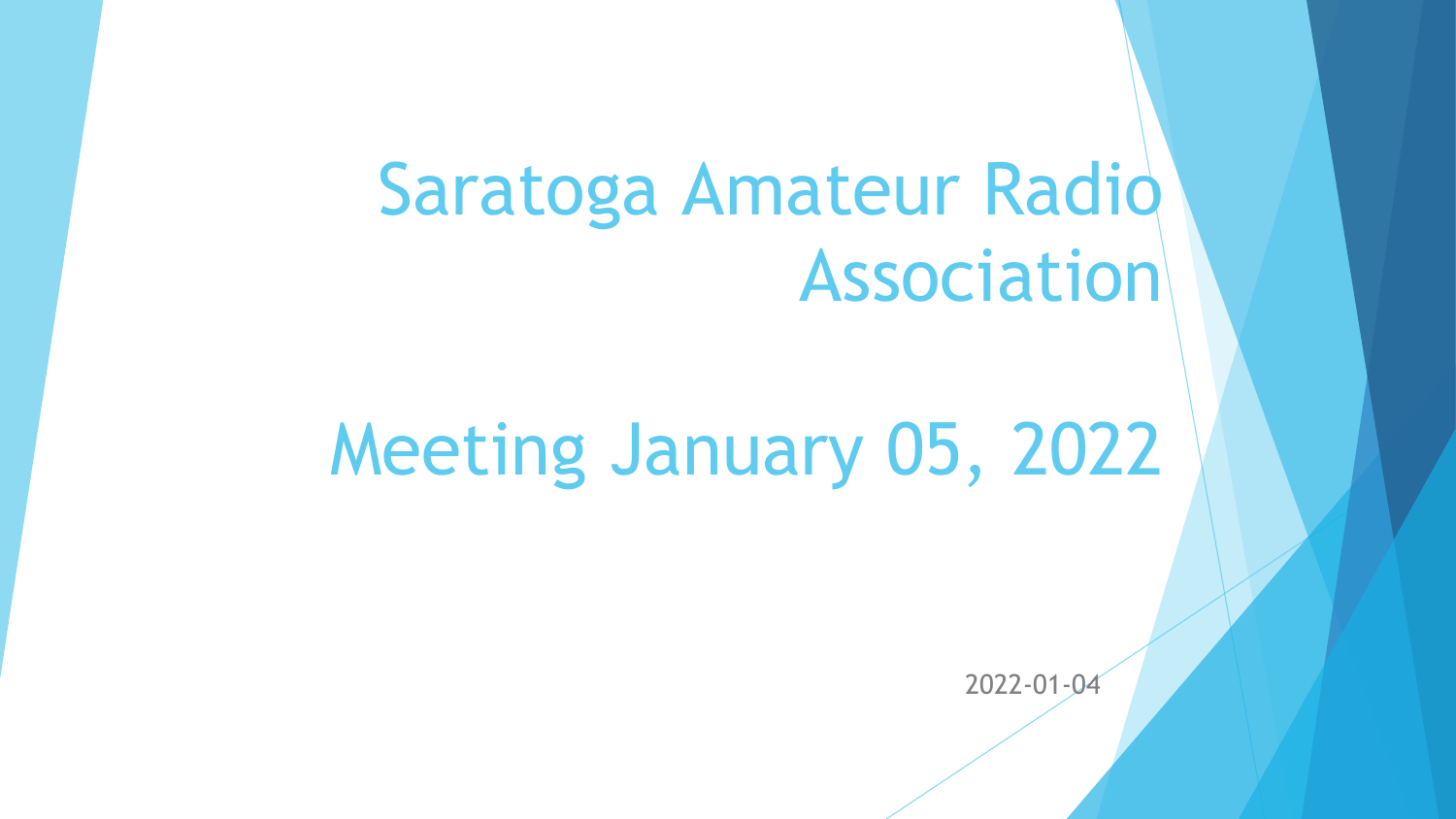

 Year in review Officer Nominations Officer Elections Installation of new Executive Team Discussion of club direction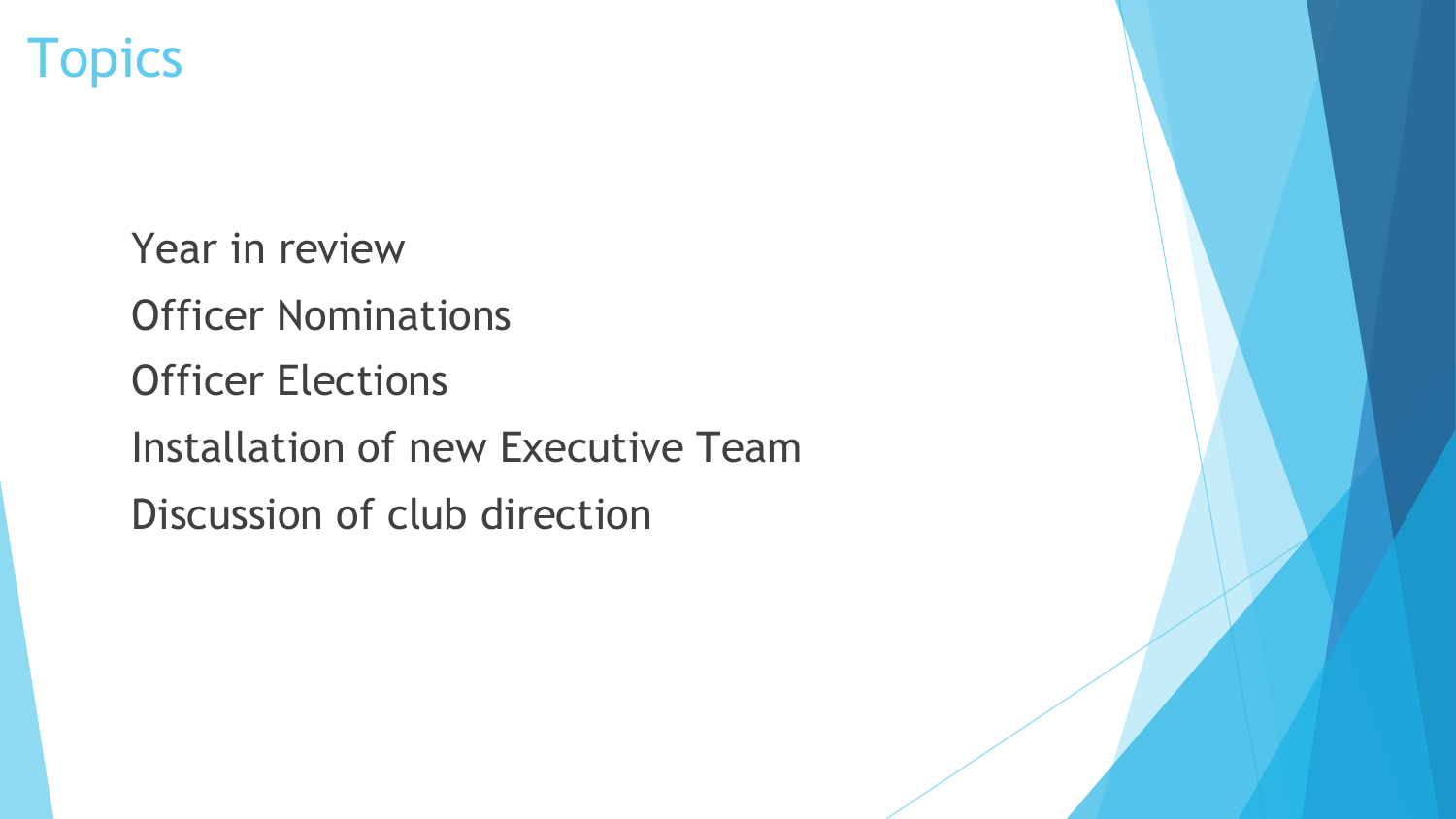## Where we've been (list compiled by John Glass)

 The Saratoga Amateur Radio Association is a 501 c 3 nonprofit corporation.

 SARA was organized following the 1989 Loma Prieta earthquake, with an initial focus on providing emergency communications for the city of Saratoga

We are an ARRL affiliated club

 The club holds monthly meetings which include a program related to amateur radio.

SARA has the club license K6SA, and we operate two linked repeaters which have emergency power, and access to the Echolink and IRLP voip modes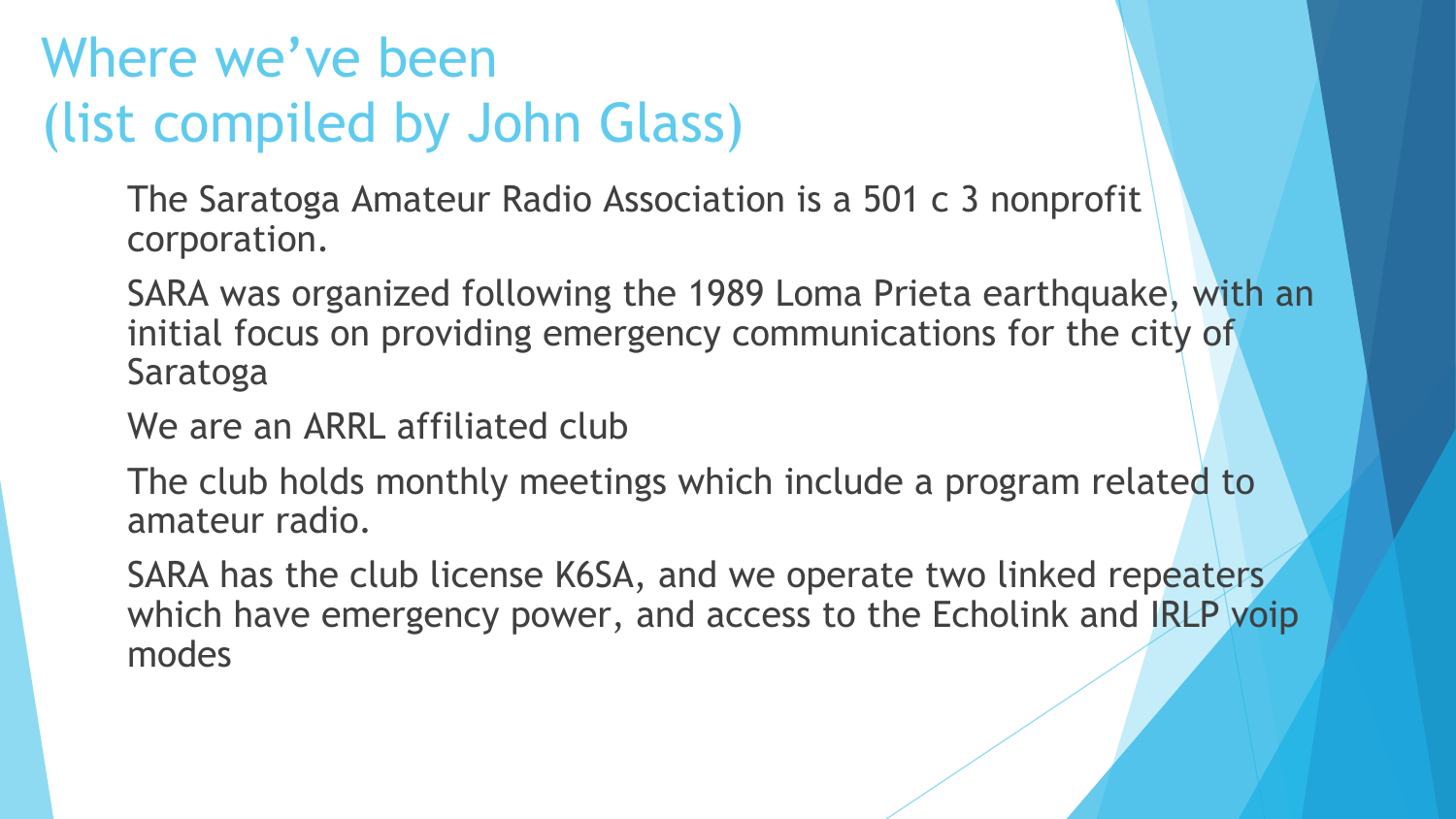### Where we've been

We installed amateur radio stations at the fire station, and city hall

We also installed and maintain the city's 1610 emergency am radio station

There is an email reflector, and web site, promoting amateur radio in Saratoga

 The club Holds a weekly net on Sunday nights, followed by a training session, often dealing with an emergency communications topic

We have a MOU with the city, they provide our two meter repeater site free of charge, and we have agreed to assist with emergency communications as needed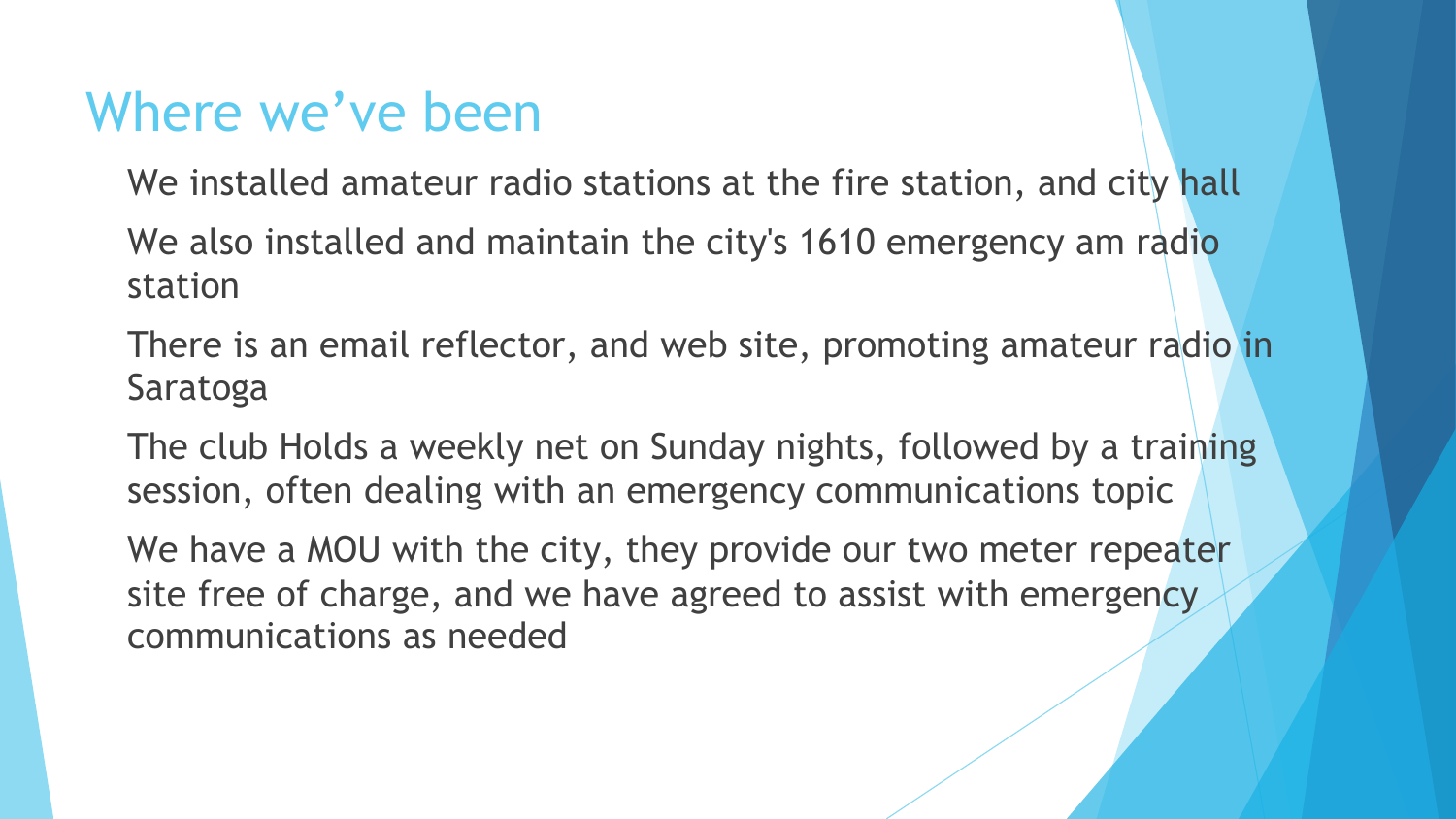### Where we've been

 Many of our members participate in the periodic city and county emergency communication drills

We provide a volunteer who checks in to the monthly EOC to EOC net for the city

Many of our members are also CERT members

The club has offered ham radio licensing, and training classes

 Several of our members assist the Silicon VE Group with monthly license testing at the fire station

 We used to coordinate the Halloween caper, and operate in ARRL's annual field day event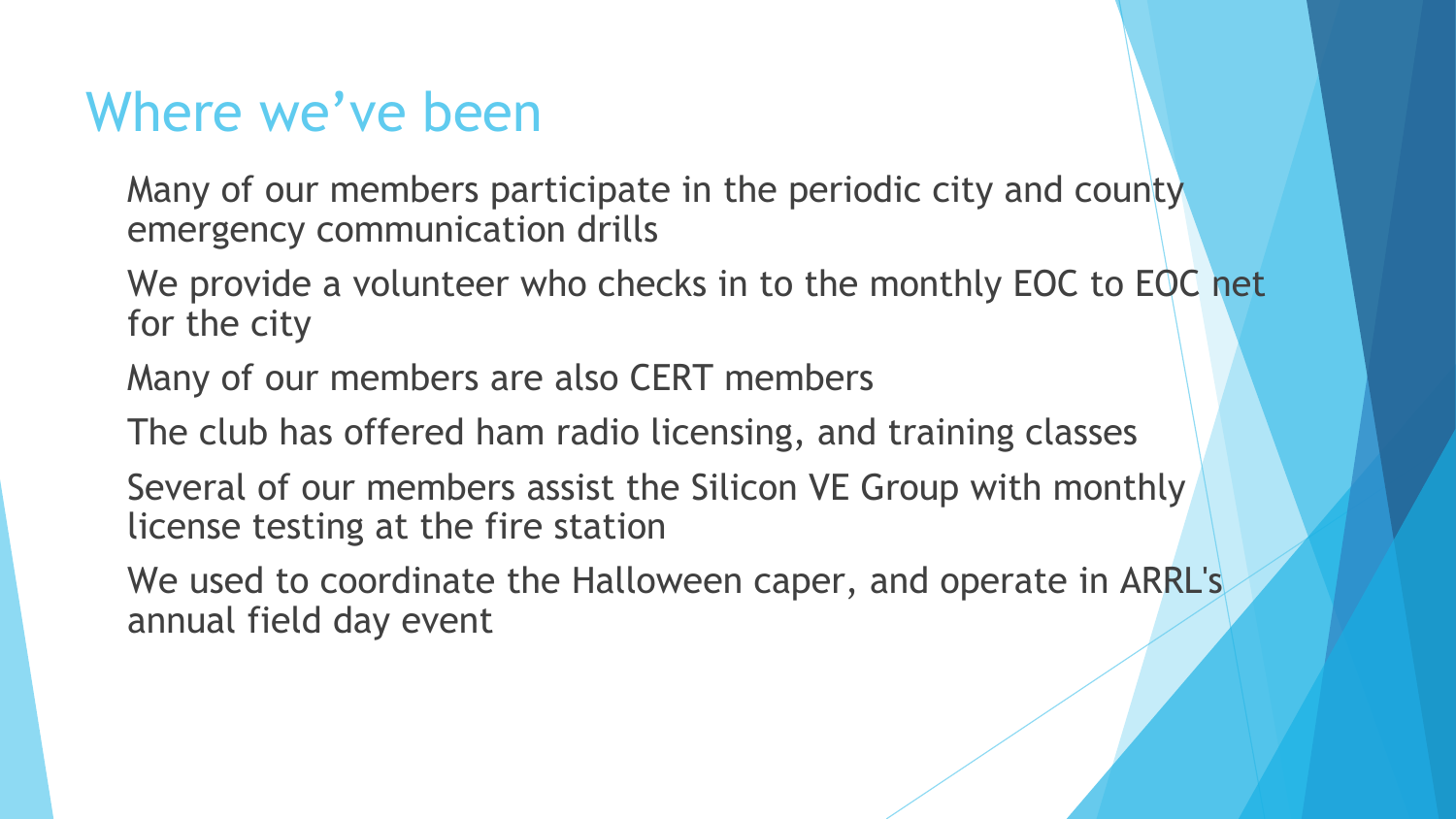### Where we've been

 Don Steinbach attends the quarterly county emergency coordinator meetings. He is also Treasurer of the Silicon Valley Emergency Communications System

 Several of our members attend the SVECS quarterly breakfasts, to stay informed about the latest county emergency communication activities and techniques

Ability to support the city with their communications needs

Demonstration of our preparedness

Sufficient numbers available, competent, available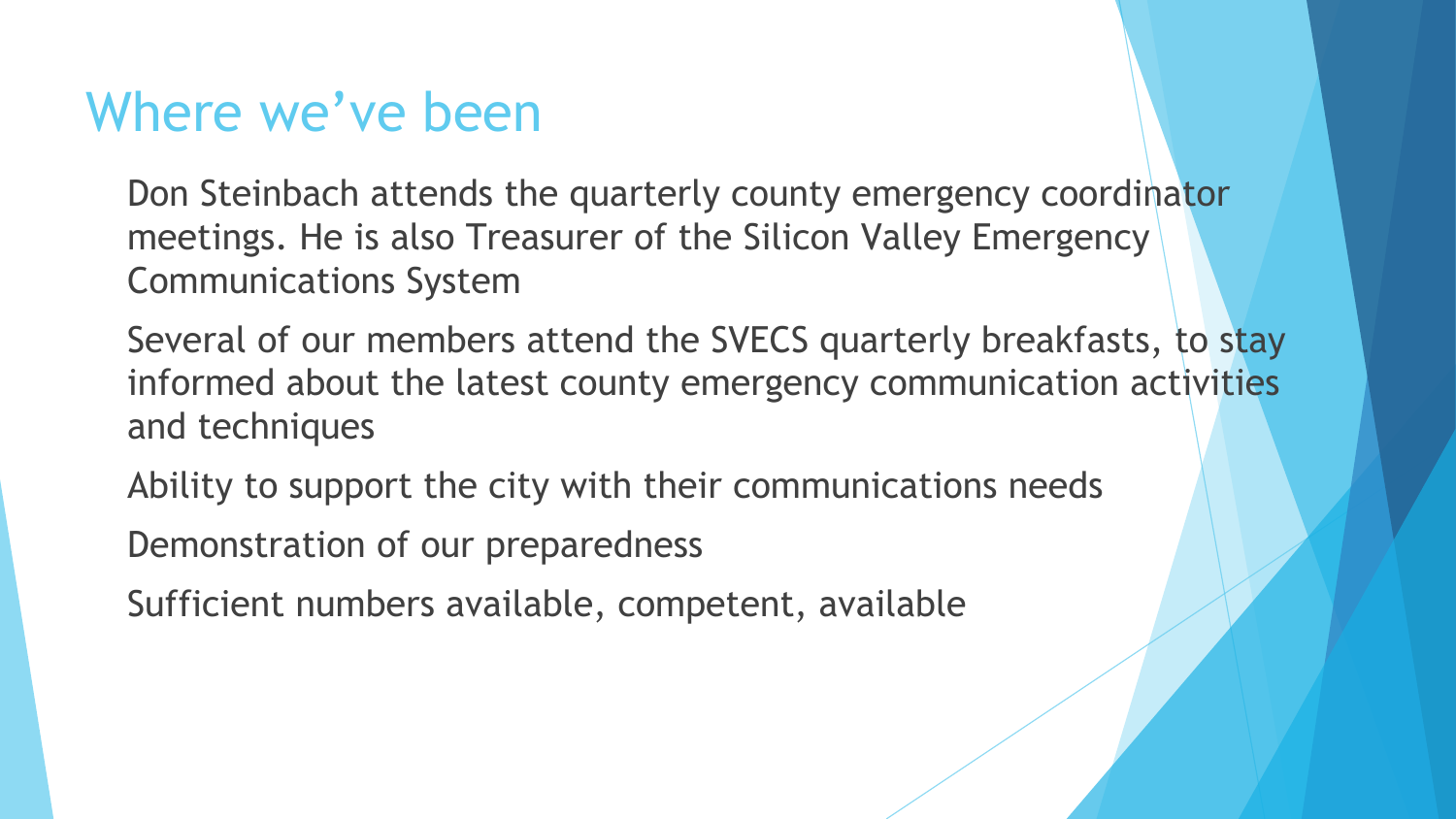### Year In Review

Prepared by: Don Steinbach – AE6PM EC Saratoga (Acting)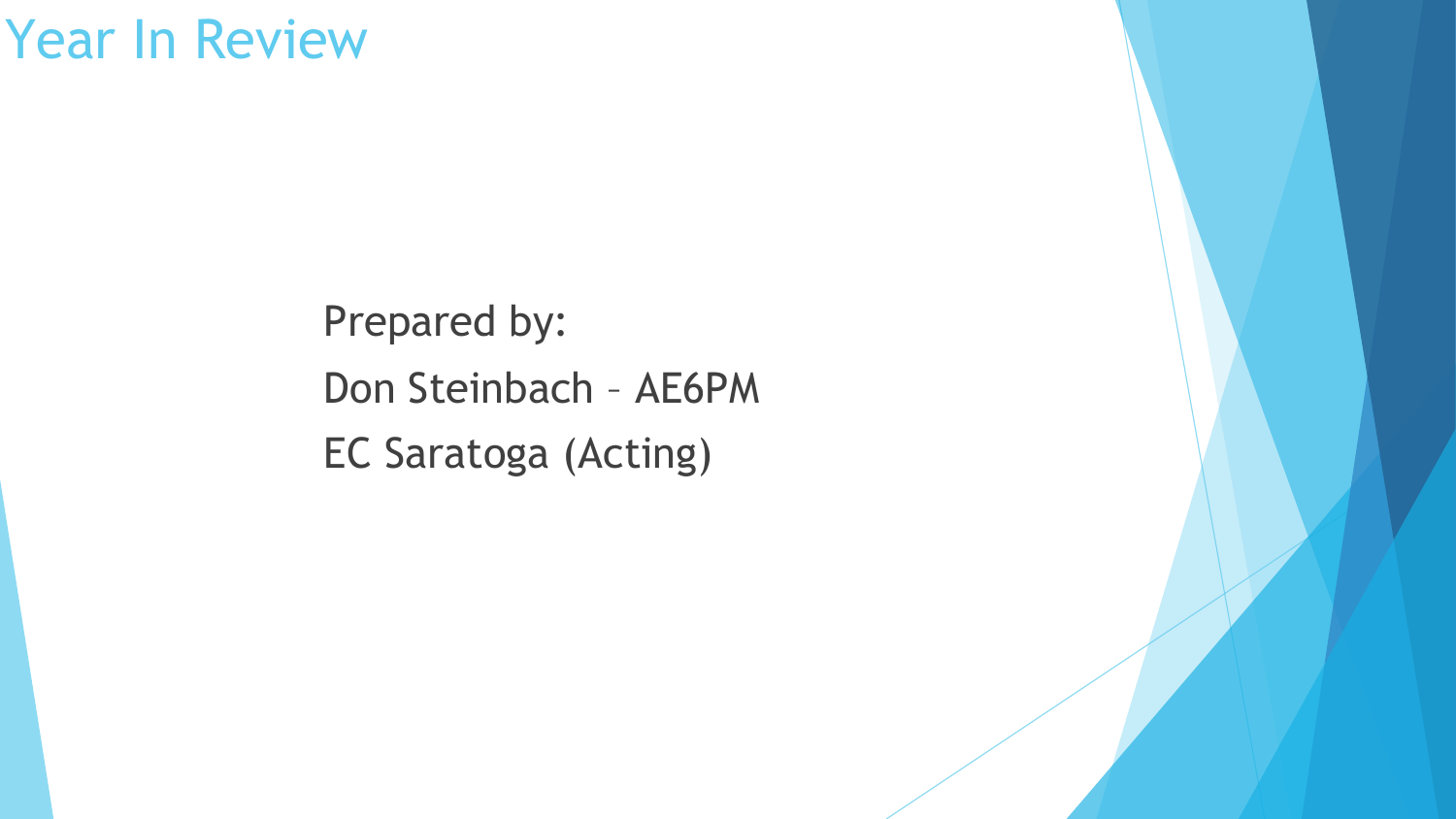### Primary Mission

To provide backup radio communication for the City of Saratoga in the event of an emergency. Toward that end we conduct weekly radio drills, support CERT communications needs, participate in County drills and exercises, and maintain two ham radio repeaters. SARA also supports the Saratoga Traveler's Information System radio system on 1610 kHz AM.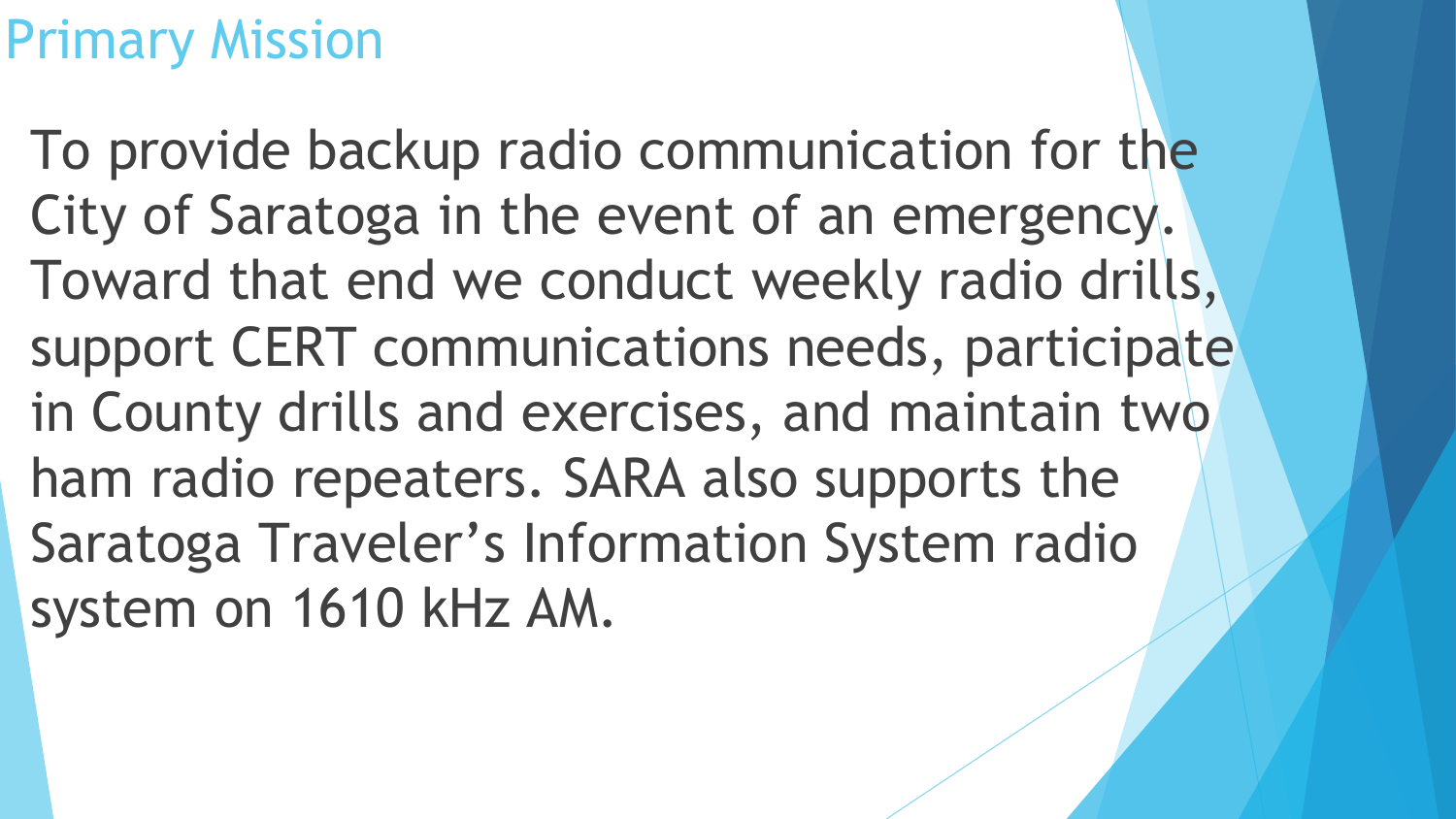### Net Sessions

SARA conducted 52 local net sessions over the past year for a total of 1,330 check-ins.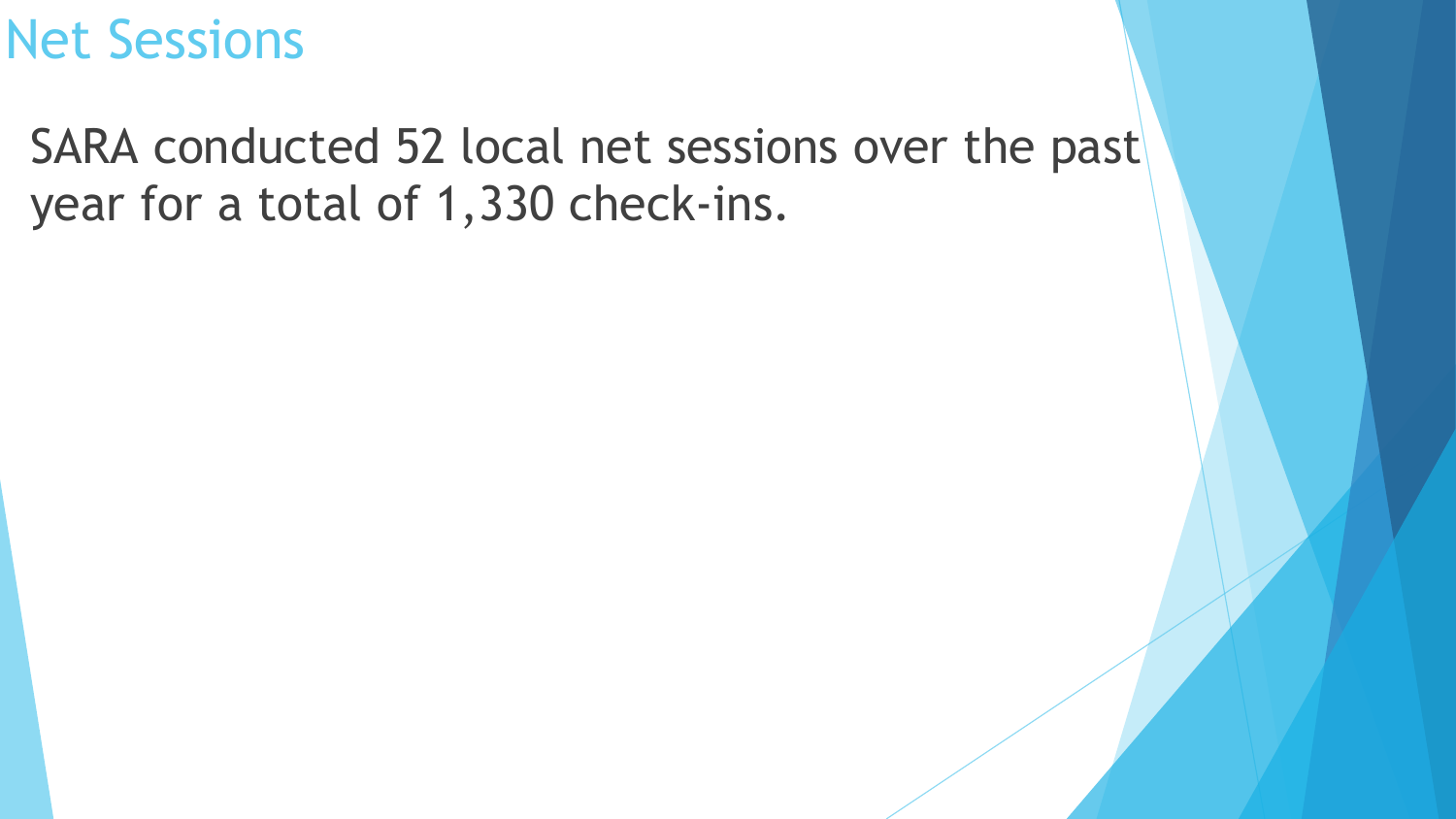### Net Participation

- SELECT netUser.id, netUser.name, netUser.callsign, count(netMapping.netUserId) count FROM netUser
- LEFT JOIN netMapping ON netUser.id = netMapping.netUserId
- LEFT JOIN net ON net.id = netMapping.netId
- WHERE net.netDate >= '2021-01-01' AND net.netDate <= '2021-12-31'
- GROUP BY netUser.id
- ORDER BY count DESC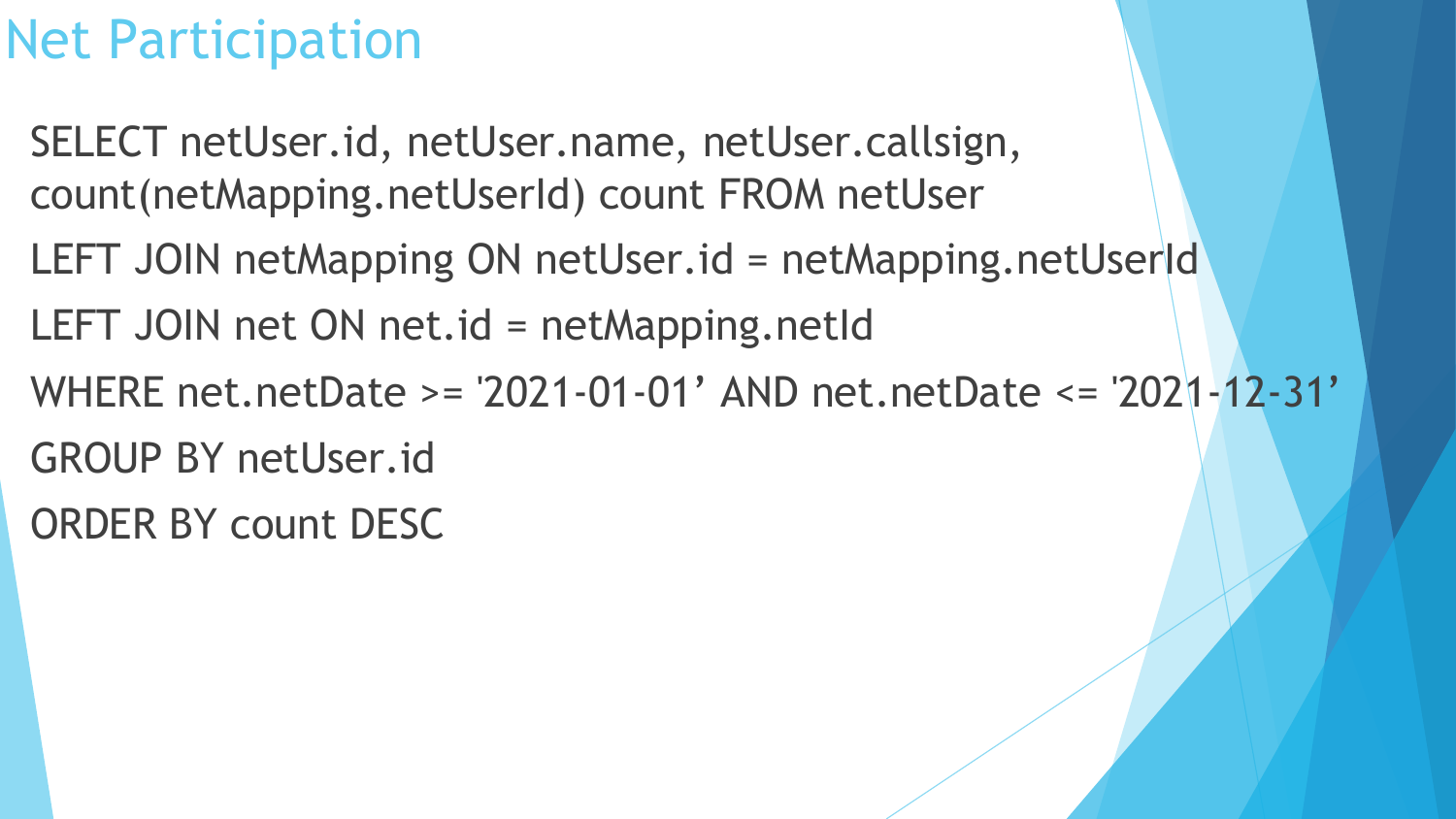### Net Participation Results

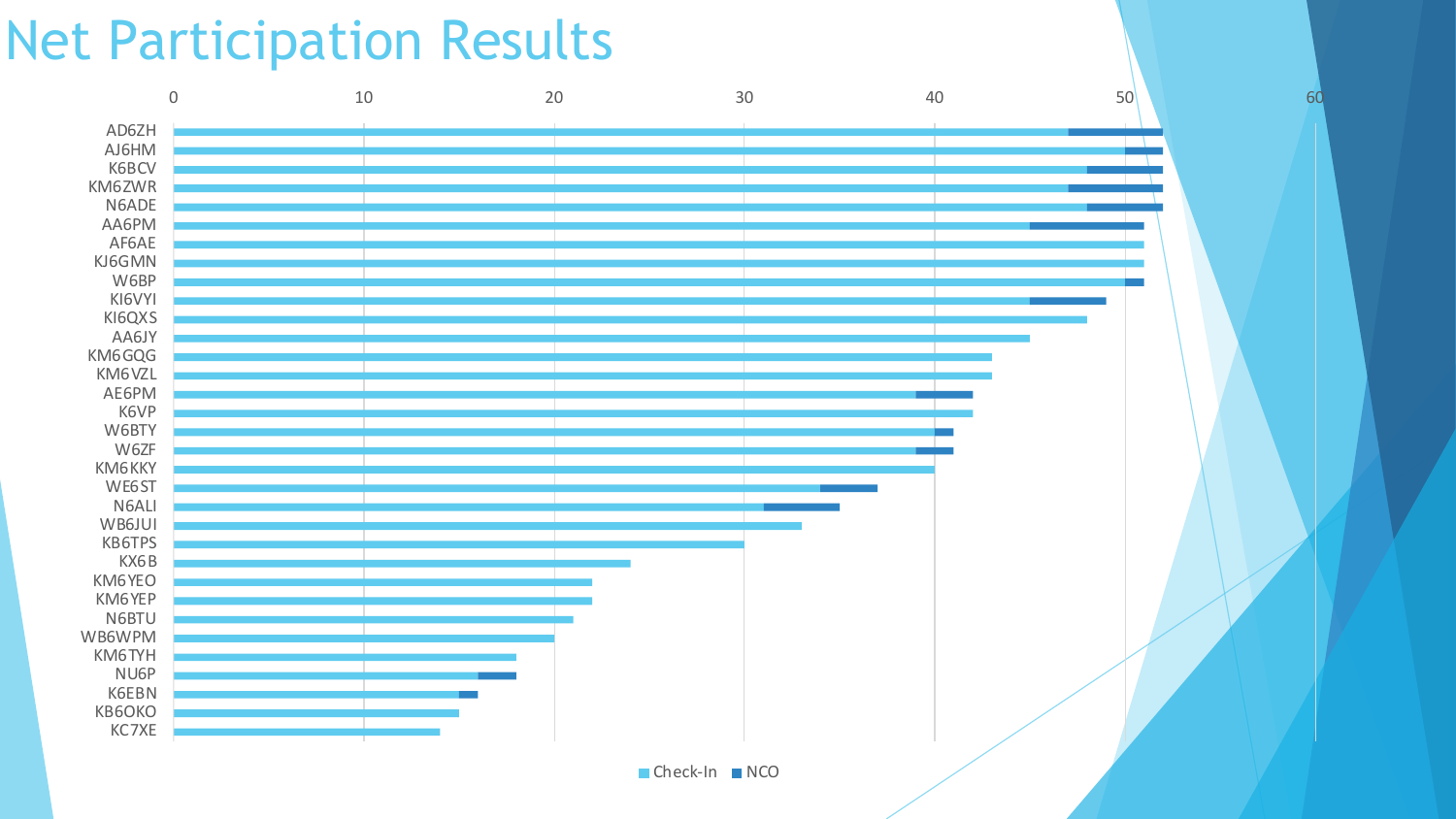## Members Participating in Credentialing

Stan Chapski (WE6ST) DSW, F3, P2 MAC Peter Melhus (AA6PM) DSW, F2, N3 MAC Steve Steps (AJ6HM) DSW, C4 Jeff Walker (N6ADE) DSW, F3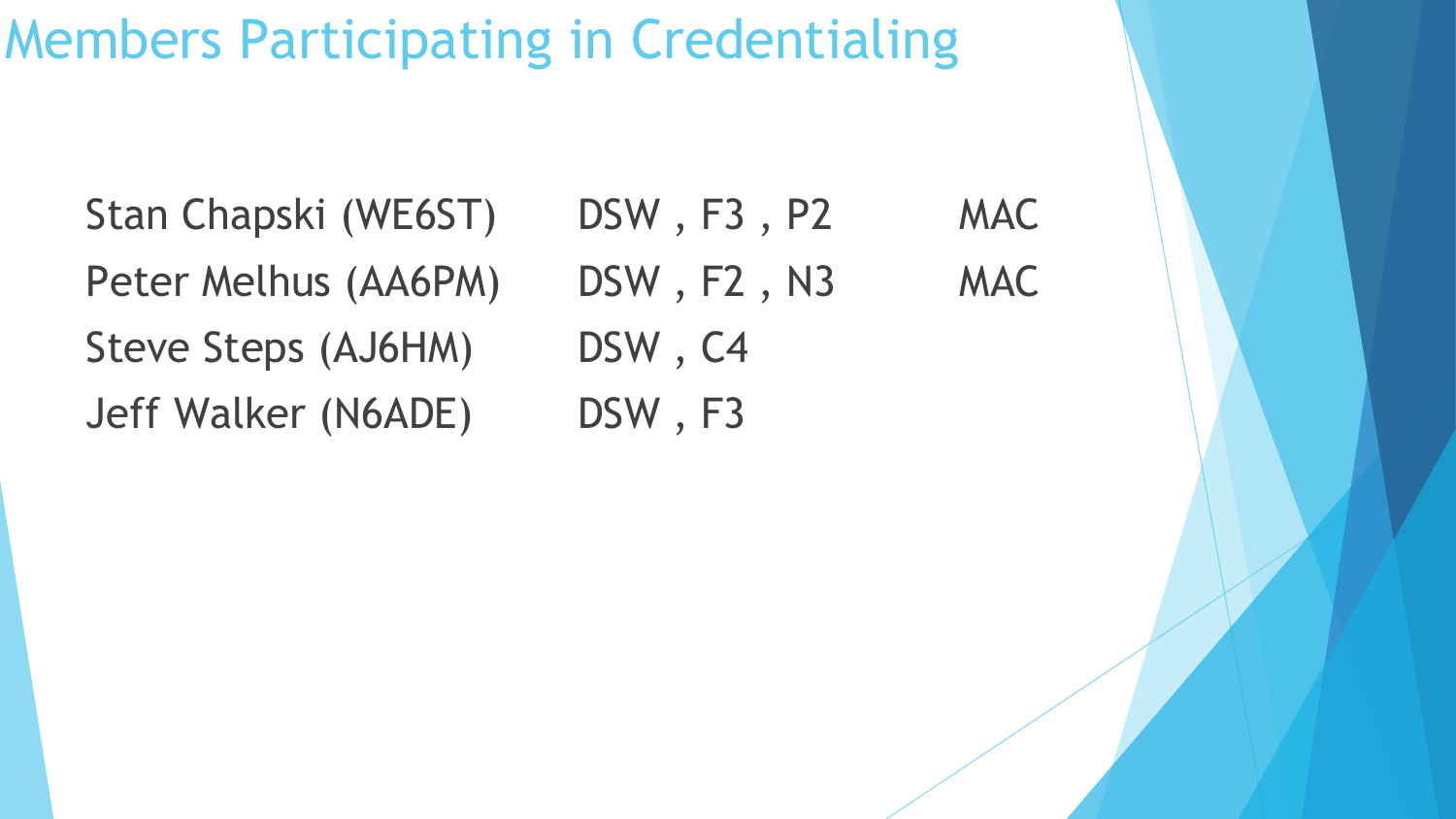### Members Participating in County Activities (past 2 years)

| Call                 | <b>Trainings</b> | <b>Drills</b>  | Events         | Incidents      |
|----------------------|------------------|----------------|----------------|----------------|
| Stan - WE6ST         | 1                | 2              | $\overline{0}$ | O              |
| Peter - KM6TYH       | $\overline{0}$   |                | $\overline{0}$ | $\bf{0}$       |
| Aviva - KM6GQG       | $\overline{0}$   | 1              | $\overline{O}$ | $\Omega$       |
| Jack - KM6ZWR        | $\overline{2}$   | 3              | 1              | 0              |
| <b>Brent - N2CJN</b> | 3                | 3              | $\mathbf 0$    | 0              |
| Morris - AD6ZH       | $\overline{2}$   | 3              | $\Omega$       | $\Omega$       |
| Wendy - KM6KKY       | 4                | $\overline{2}$ | 1              | $\Omega$       |
| Peter - AA6PM        | 12               | 7              | 3              | 0              |
| Davina - KM6YEP      | $\overline{0}$   | 1              | $\Omega$       | $\Omega$       |
| Zachary - W6ZAN      | $\mathbf 1$      | $\overline{0}$ | $\overline{O}$ | $\overline{0}$ |
| Don - AE6PM          | 1                | 3              | $\overline{0}$ | 0              |
| Steve - AJ6HM        | 17               | 6              | $\overline{3}$ | $\overline{0}$ |
| Jeff - N6ADE         | 10               | 6              | $\overline{2}$ | O              |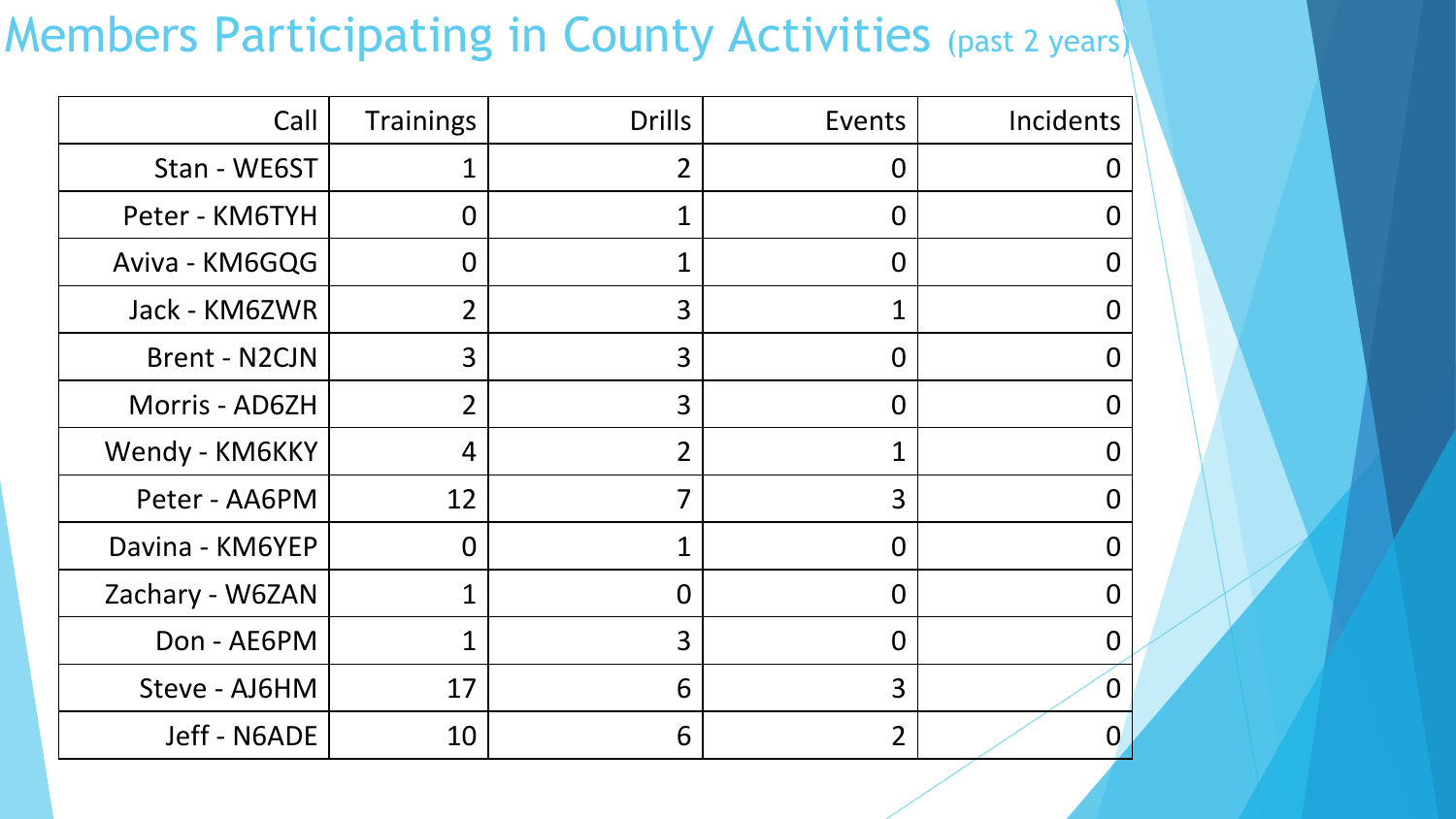### HAM Radio licensing - VEC

 Exam sessions are conducted two Saturdays a month or oftener. Morris Jones (AD6ZH) heads up the testing activity.

 Morris developed a remote/Zoom test approach that was approved for use by the national test authority – a massive undertaking – so that testing could continue in spite of Covid.

 Morris has personally participated in, or conducted, over 509 test sessions.

Five Volunteer Examiners from SARA support this initiative.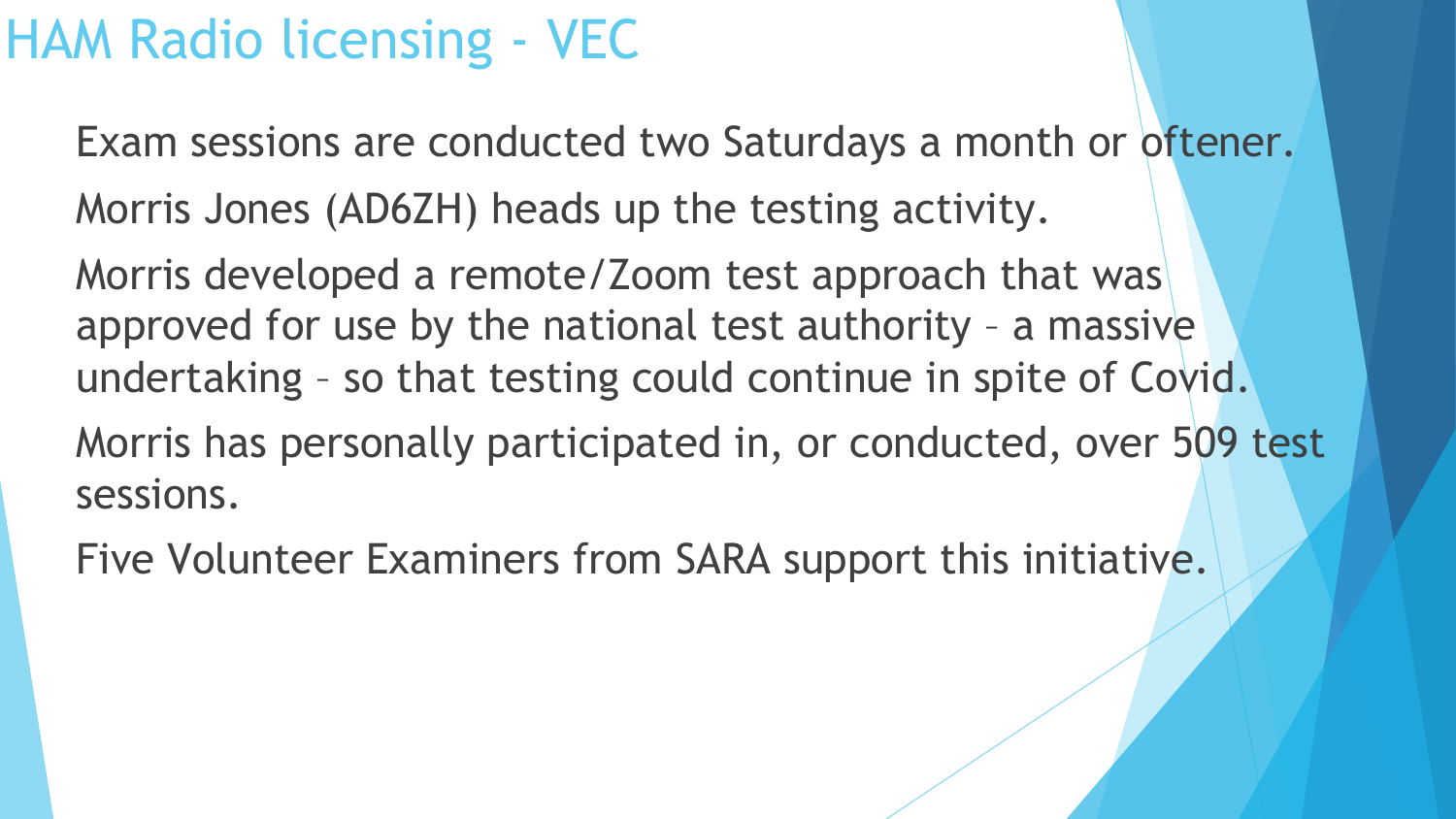### After Net Discussions

 Morris has led after-net discussions since October 2018 Topics include:

 Radios, antennas, message passing, simplex and alternate nets, batteries, go kits, checking and testing equipment, relaying, packet, RF safety, and a host of other topics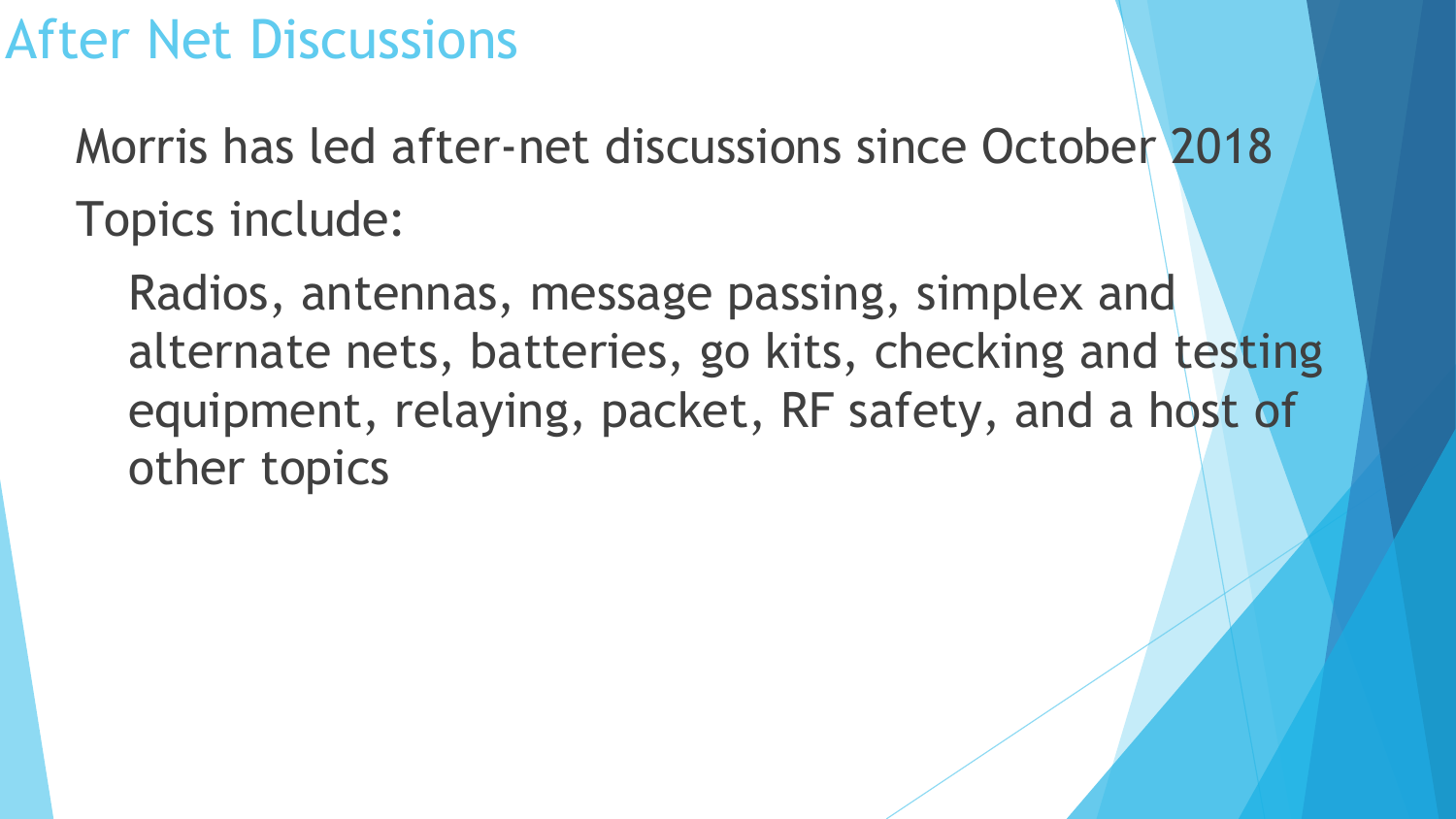### Support CERT with their radio needs

 Another major effort was securing an FCC license for CERT to transition from FRS radios to Business Band radios. This included getting the license application coordinated and submitted to the FCC, recommending a suitable purchase, and programming the 82 radios.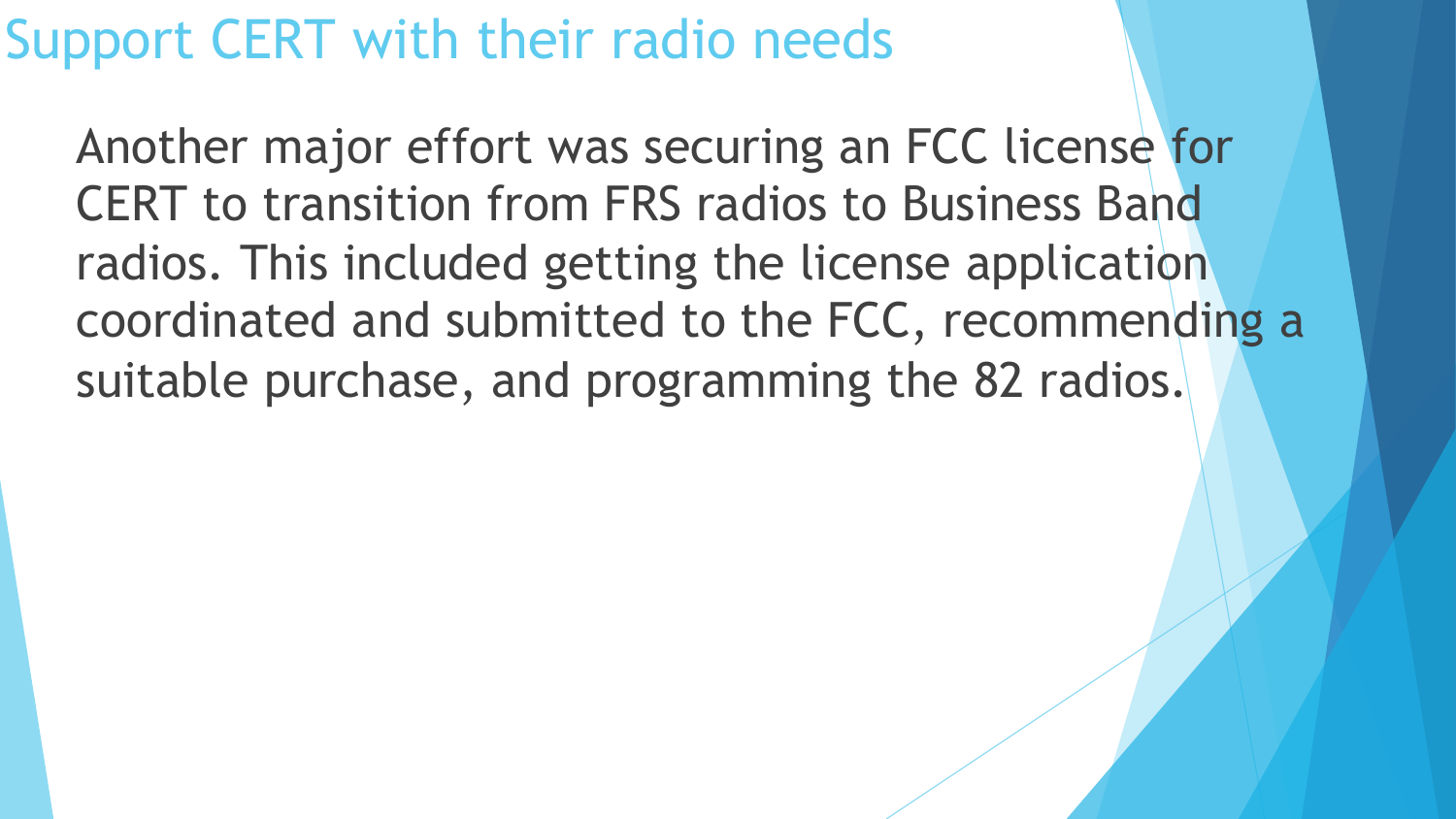## Donated hours (2021)

Net Participation

SARA net sessions: 52

Total check-ins: 1,330

Participant hours: 998

SVECS net sessions: 52

EOC-EOC net sessions: 12

#### **Other**

 Training for County Credentialing: 135

 Quarterly drill planning and execution: 39

Design/build/test/demo Petersen

Base station: 32 CERT FCC radio licensing: 24 CERT Baofeng radio programming: 16 CERT Baofeng radio training: 12 TV station K14TG-D interference evaluation: 2 Quarterly EC Council Meetings: 12 SVECS Net Control: 2 EOC-EOC Net Control: 2 Ham radio license testing: 234+

Totals: 1,572 hours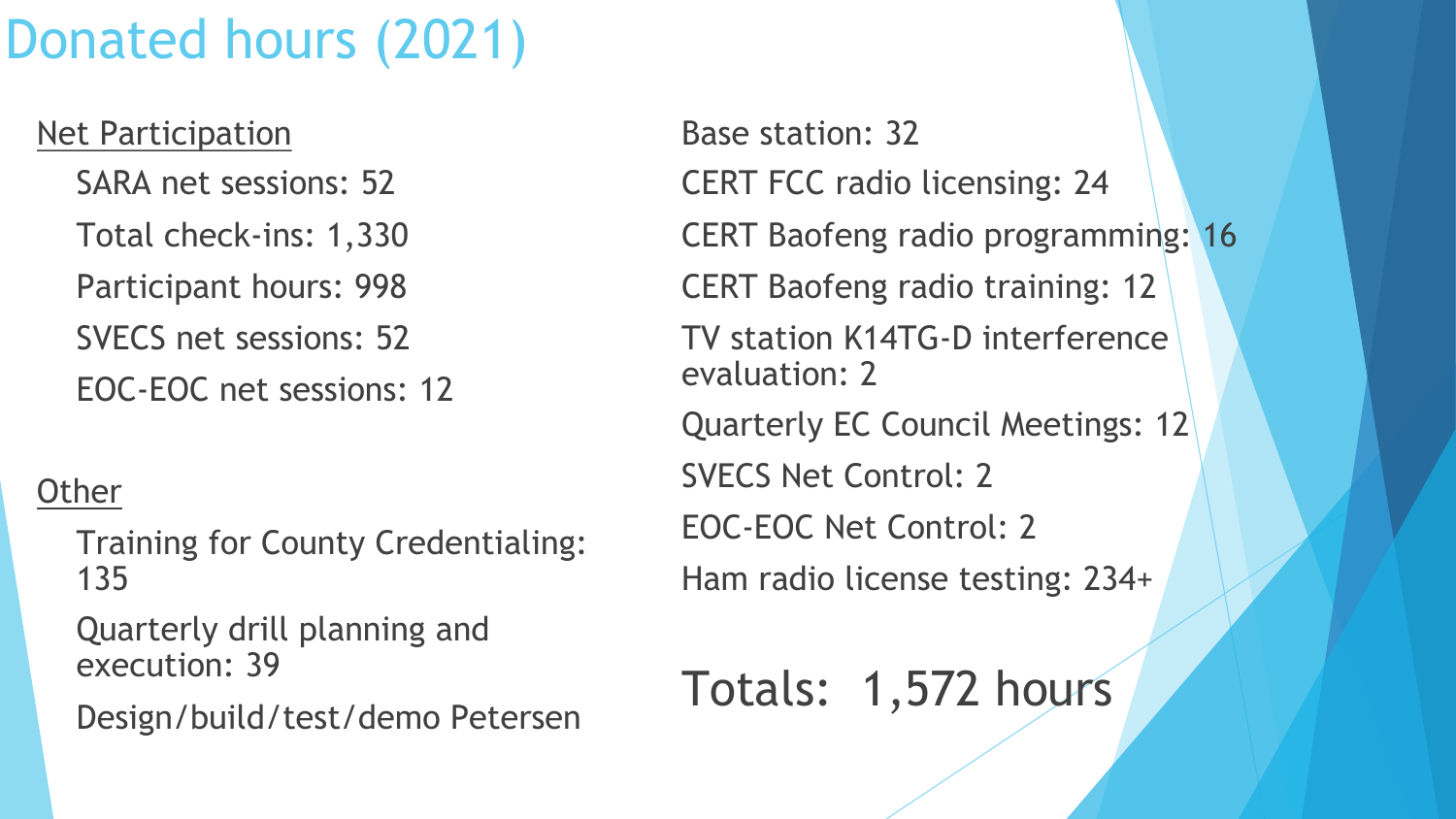## Officer Nominations

- **Exercise President** 
	- v Jack Griswold
- ◆ Vice-President
	- **❖ Steve Steps**
- **❖ Treasurer** 
	- **Allison Cassidy**
- **❖ Secretary**

 $\ddot{\mathbf{v}}$  .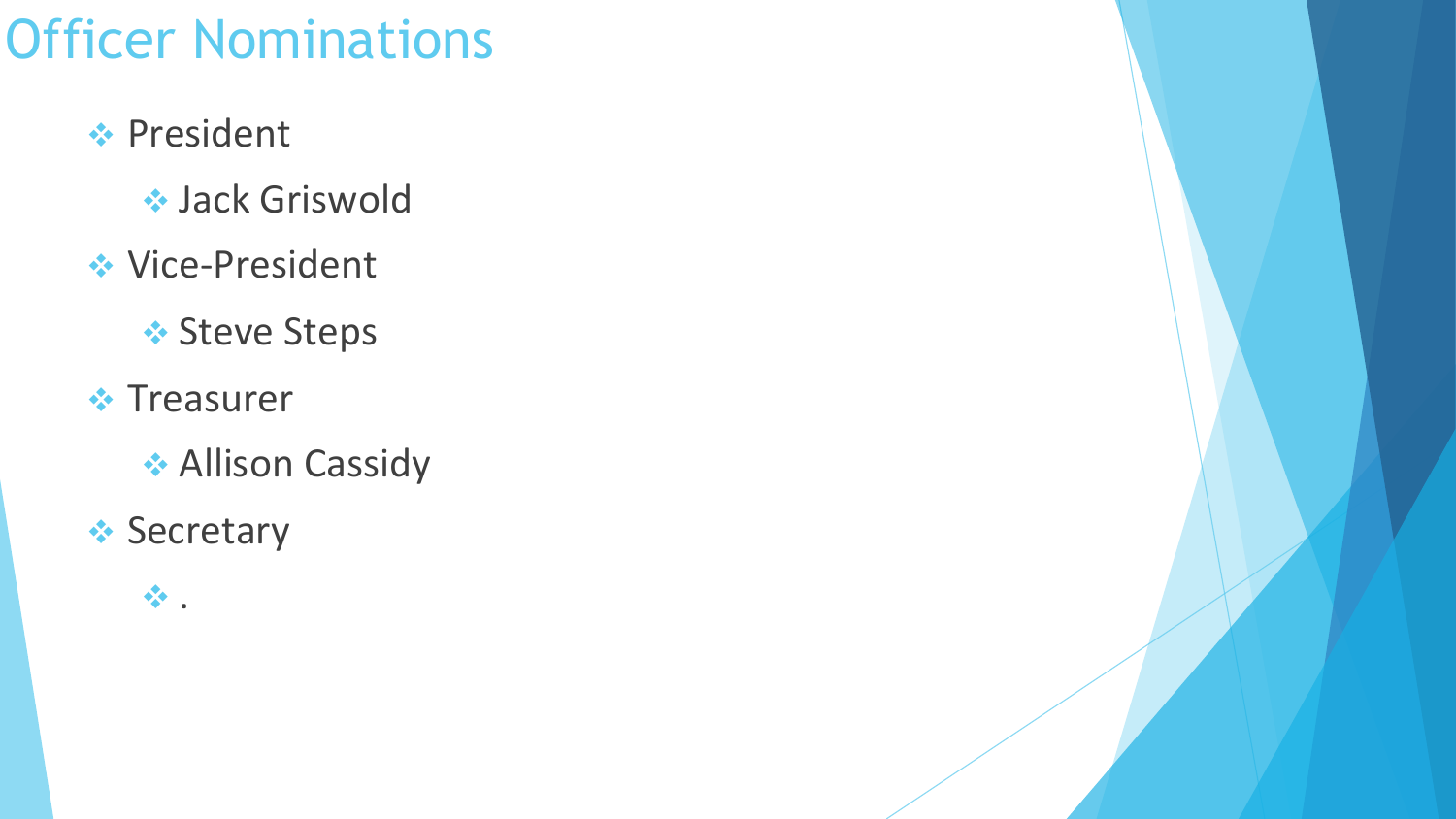### Officer Elections

- ◆ We need to formally vote on the candidates
- **EXEC**Y You must be a active member
	- ◆ Meaning: current with your dues from 2021 or 2022
- ◆ If only one candidate for each office, we can vote once as a slate
- \* If multiple candidates, we'll vote for each candidate separately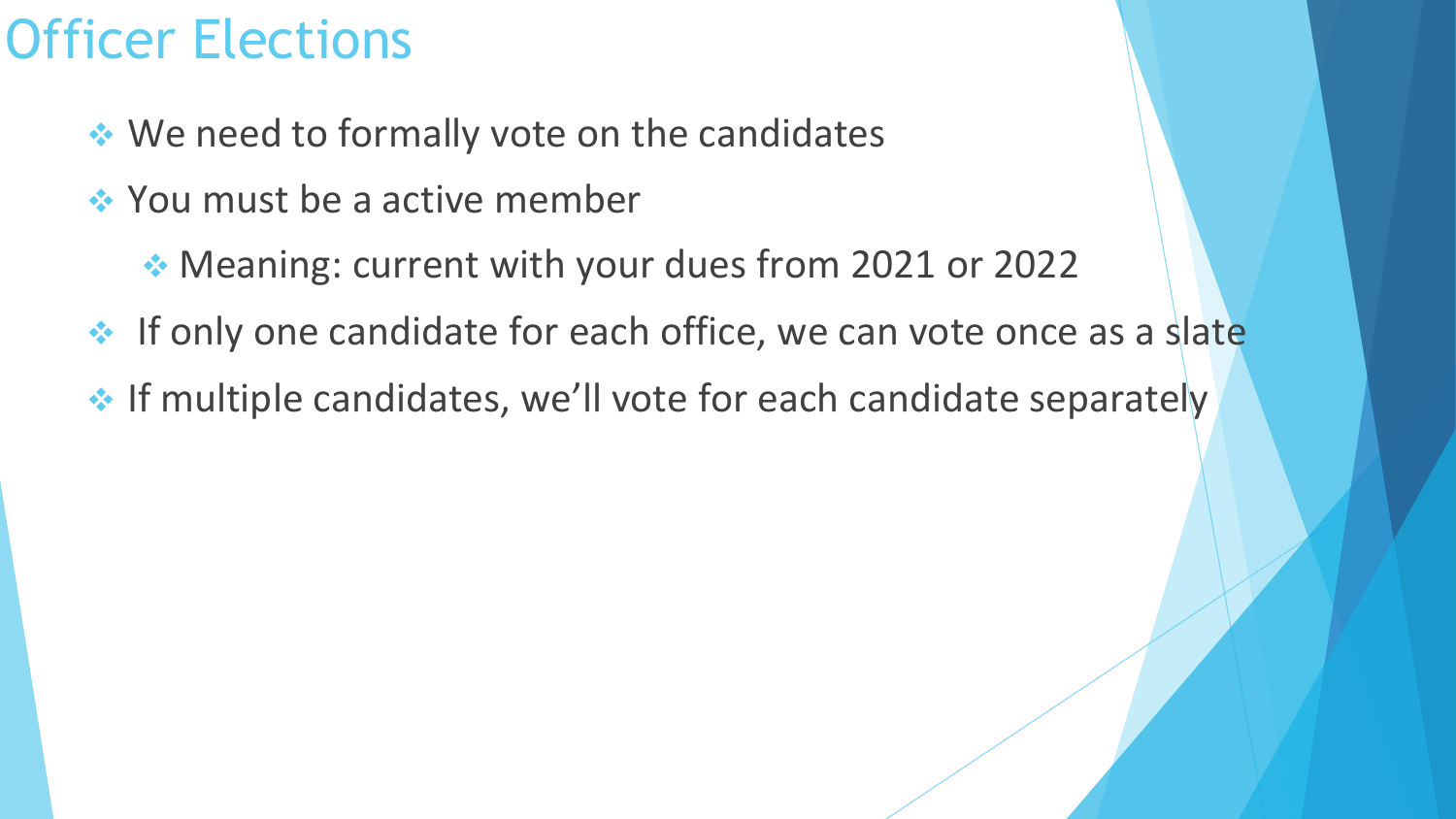### Swearing in Ceremony

- 
- 
- -
- 
- 
- 
- -
	- -